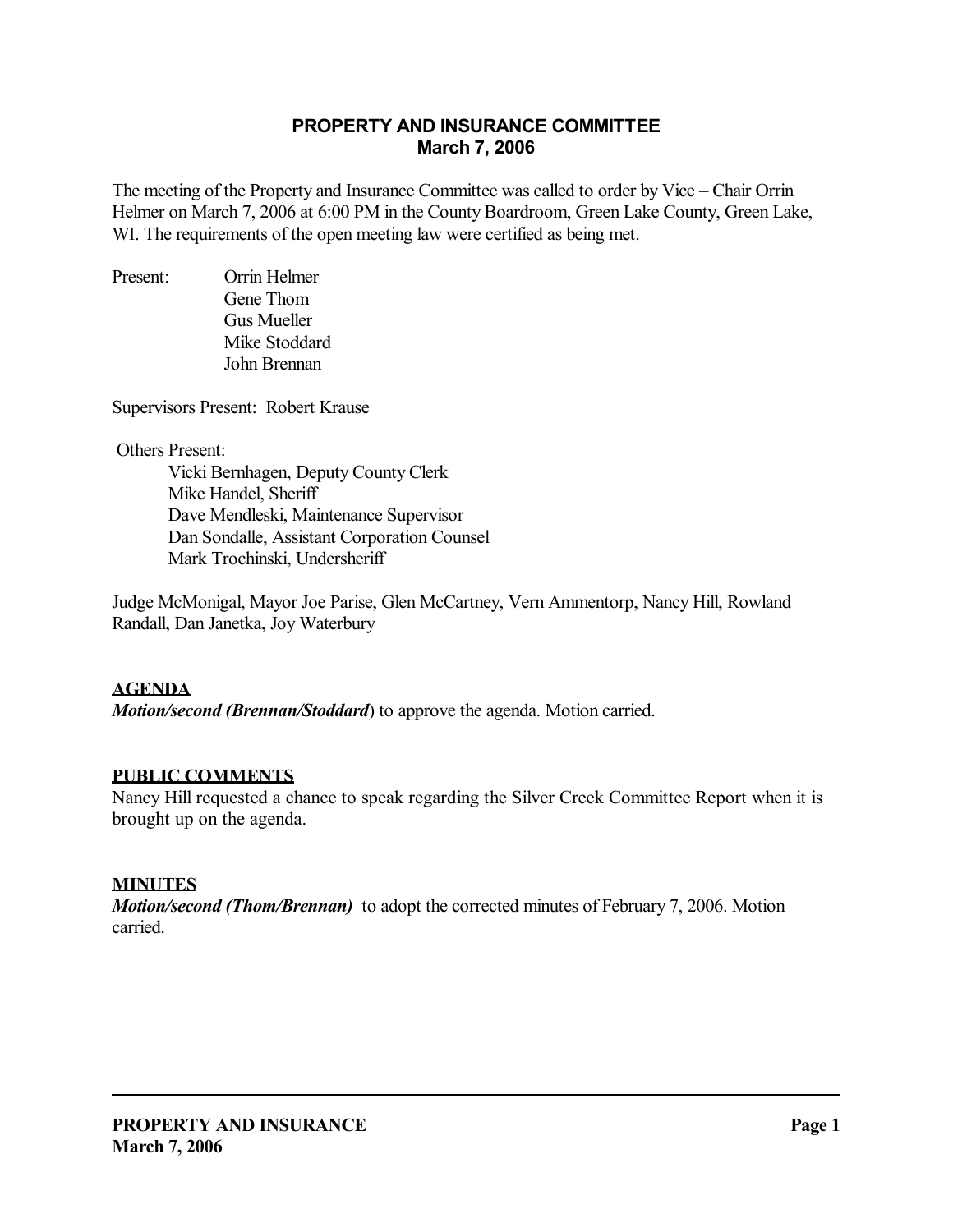## **OPEN GASOLINE BID**

Law Enforcement received a bid from Kwik Trip for gasoline use for Law Enforcement and Highway. Kwik Trip price was \$.05 above their cost plus State Tax.

*Motion/second (Thom/Mueller)* recommend to Law Enforcement to accept the bid. Motion carried.

## **APPEARANCES**

Mayor Joe Parise and Glen McCartney, City of Green Lake appeared to discuss the well on courthouse property. It was brought up that by purchasing the County well, there would be a savings of approximately \$400,000.00 to \$500,000.00 to the City of Green Lake. The DNR requires that 100 feet x 100 feet of land around the well would also have to be acquired. Supervisor Thom questioned what that would do to the resale value of the Courthouse. Also would there be a liability issue. The City legal counsel and Corporation Counsel John Selsing can work on a preliminary agreement.

## **SILVER CREEK COMMITTEE REPORT**

- Rowland Randall read a letter from Drew Zeratasky because he could not appear tonight. The Sunnyside Committee is unable to reach an agreement upon which the GLSD is willing to remove the gate, we petition the Property  $\&$  Insurance Committee to recommend to the county board that they request the GLSD remove the gate immediately.
- Nancy Hill commented on the problems with the committee and that things are falling apart between the meetings.
- Dan Janetka stated that nothing has been solved in the meeting. Asked the Property  $\&$ Insurance Committee to stand behind the resolution.
- Gus Mueller would like the fish and the weed documented. An email from Robin McLennan was read.

## **CORRESPONDENCE**

A letter was presented from Larry Scott informing the Committee that the Markesan Sno-drifters will be building a bridge with grant funds received from the State. The work will be done as a club project.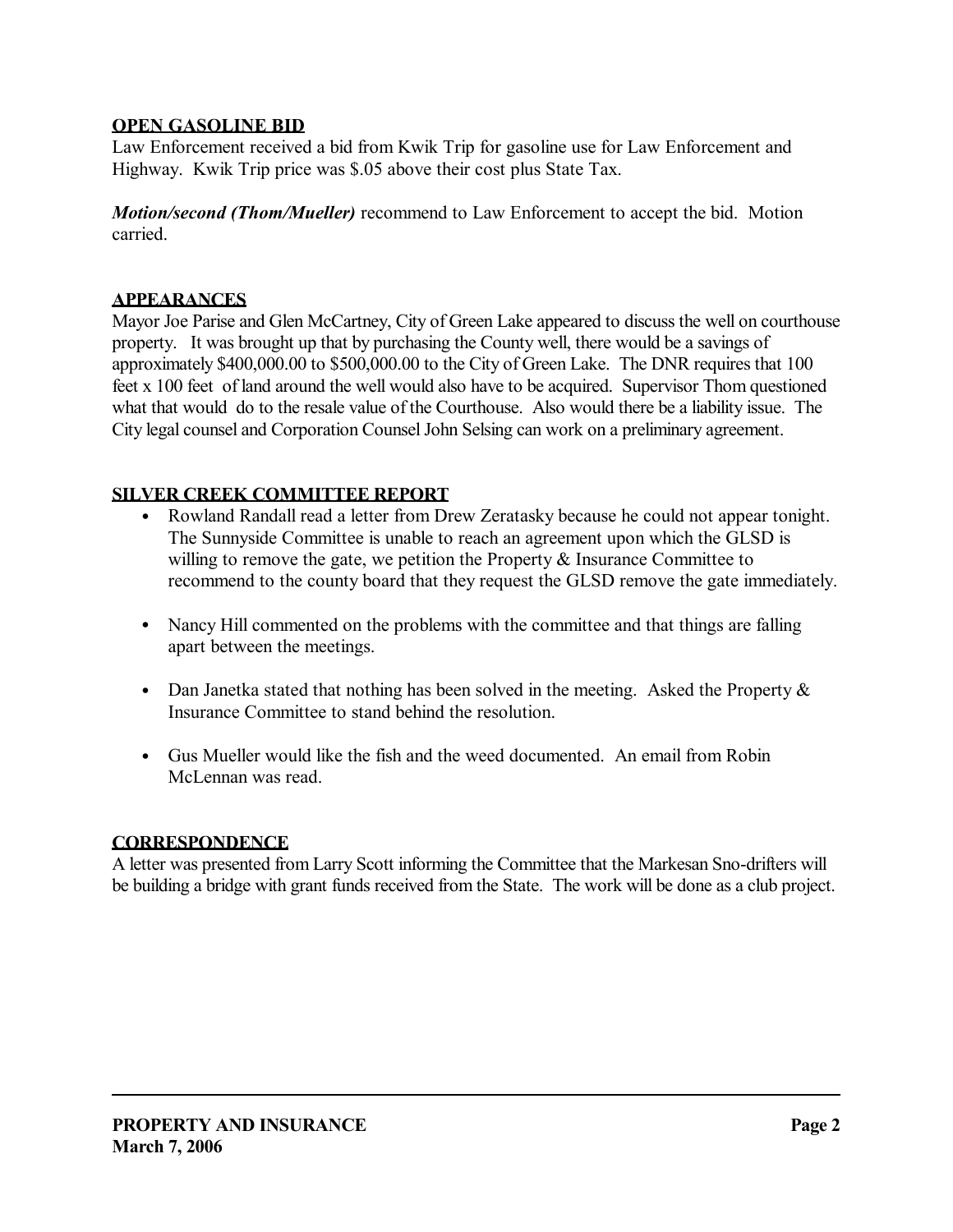## **LONG RANGE PLAN**

**Recommendation from County Board for Architect:** Discussion was held. Meeting dates if the information can be gathered in time could be March  $20<sup>th</sup>$  or March  $23<sup>rd</sup>$  at 6:00 PM.

*Motion/second (Thom/Mueller)* to have the County Clerk contact the surrounding counties and get a list of architects with a short prospectus on each. Motion carried

### **PHONE SYSTEM UPDATE**

See Clerk's Report

#### **CONTRACT FOR CONCESSIONAIRE**

Highway Committee requested that Property & Insurance review the liability insurance. The following changes should be made with the Contract for Concessionaire, Item #1 strike the words (be prepared to) and should just read Concessionaire shall hold Green Lake County harmless………. Item #8 insert a minimum of 1 million

*Motion/second (Brennan/Mueller)* to send onto Highway Committee with the changes. Motion carried.

#### **PURCHASE REQUESTS Highway**

| <b>HILLIWAY</b>                              |                                                         |                                               |
|----------------------------------------------|---------------------------------------------------------|-----------------------------------------------|
| Single Axle Truck                            | Packer City International<br><b>Badger Truck Center</b> | $$61,570.00$ – recommended<br>\$64,178.00     |
| Plow, Wing, Pre-Wet System & Anti-ice System |                                                         |                                               |
|                                              | Casper Truck Equipment                                  | $$54,153.00 - did not meet$<br>Specifications |
|                                              | Monroe Truck Equipment                                  | \$56,803.00                                   |

*Motion/second (Thom/Mueller)* to approve the purchases as recommended by the governing committees. Motion carried.

#### **AIR QUALITY IN SHERIFF'S OFFICE**

Environmental Management Consulting, Bill Freeman was hired to do air quality check in the dispatch area with a short report for the amount of \$800.00 to \$900.00 and the date is pending.

#### **USE OF COUNTY PROPERTY**

• Green Lake Area Animal Shelter requesting the use of the Highway Grounds on September